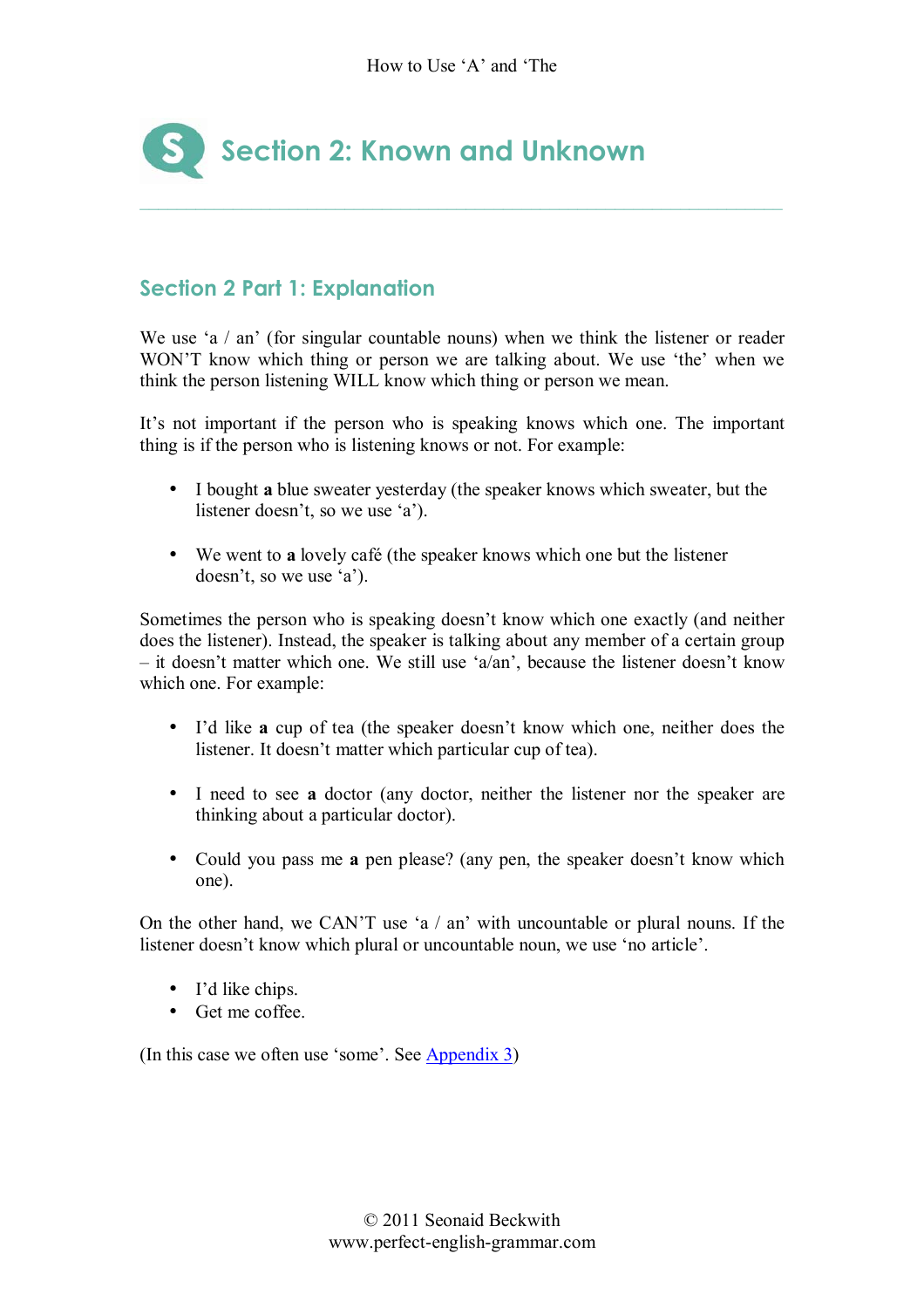Remember:

- If the listener knows which one, we use 'the' (with any kind of noun).
- If the listener doesn't know which one: -we use 'a /an' with singular countable nouns. -we use 'no article' with plural countable nouns or uncountable nouns.

# **Section 2 Part 2: Known because we already talked about it**

The listener might know which one we mean because we've already talked about the thing in our conversation (or piece of writing).

• I bought an apple and an orange. **The** apple was delicious.

We use 'an apple' and 'an orange' at first because we think the person listening won't know which apple or which orange we are talking about.

But the second (or third or fourth $\ldots$ ) time we talk about something, we can use 'the' because the listener knows which one. He or she knows because we've already said which one  $-$  it's the apple that I bought yesterday and not another apple.



Put in 'a' or 'the':

- 1. He gave me  $\qquad \qquad \text{clock} \qquad \text{mod} \qquad \text{picture} \qquad \text{as} \qquad \text{wedding present}.$ \_\_\_\_\_\_\_ clock belonged to his grandmother.
- 2. I took suitcase and backpack on holiday. Suitcase was much more useful.
- 3. John broke \_\_\_\_\_\_\_\_ vase when he was in Marie's house. \_\_\_\_\_\_\_\_ vase was over 100 years old.
- 4. Julie read book and magazine. She said book was quite boring though.
- 5. I washed white shirt and equal top together. Now shirt is pink.

Click here for answers

We can't use 'a' or 'an' with uncountable nouns or plural countable nouns (see Appendix 2 if you need more information about countable and uncountable nouns). In these cases, if we are introducing something for the first time that our listener doesn't know about, we use 'no article', not 'a/an'. (We can also use 'some' or another word that tells us the amount depending on the situation: see Appendix 3)

- I bought beef, vegetables and milk. **The** beef was very good.
- Her house is full of DVDs and books. **The** books are mostly about Africa.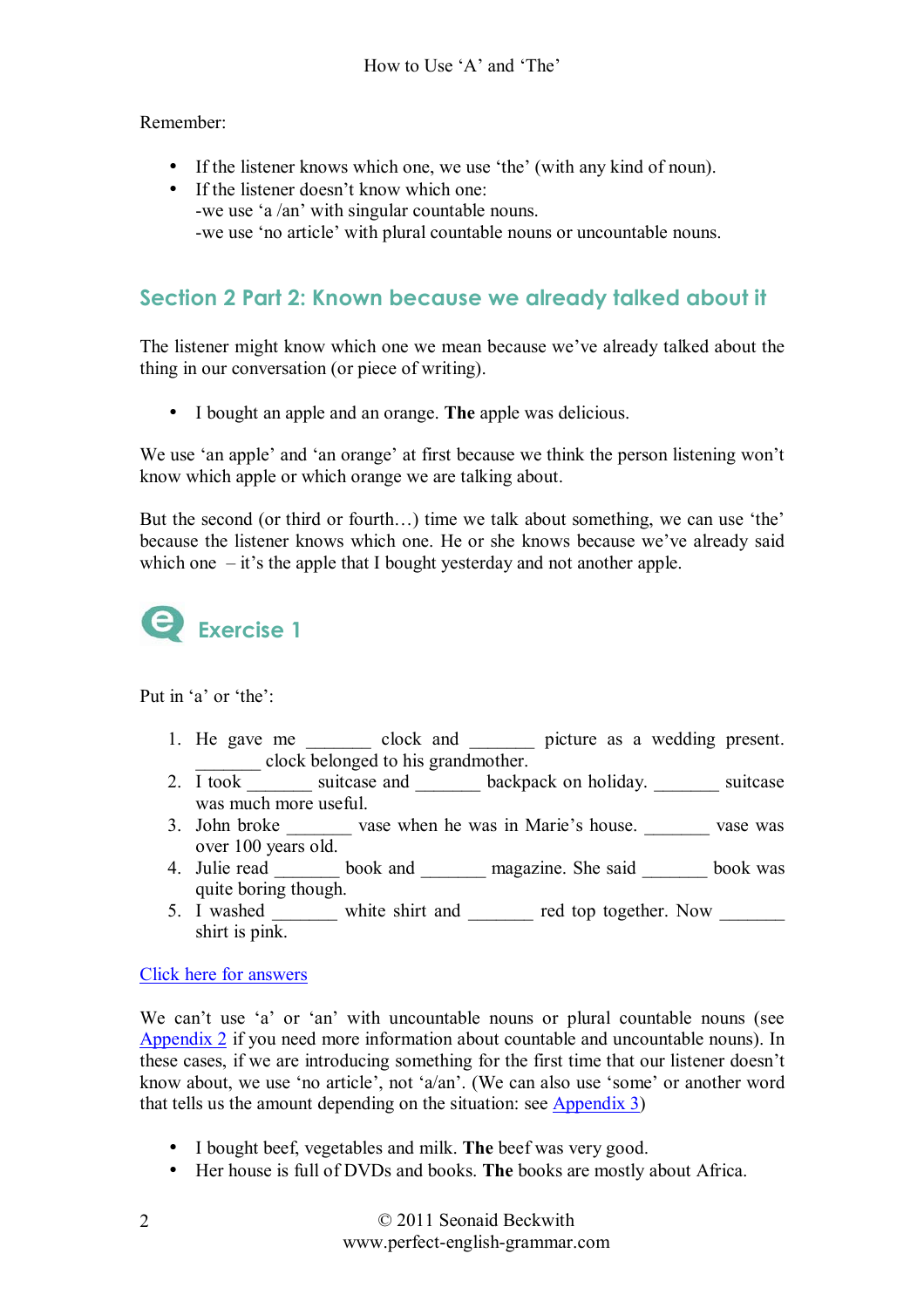

Choose 'a/an' or 'no article'  $(\emptyset)$ :

(Remember, all of these are being introduced for the first time and we think the listener doesn't know which one(s) we mean. We use 'a/an' with singular uncountable nouns, and 'no article' with plural countable nouns and uncountable nouns)

- 1. She gave us bread and orange juice. The orange juice was delicious.
- 2. I got book and magazine from the library.
- 3. We watched  $\overline{\text{films and}}$   $\overline{\text{TV}}$  programmes all night. The films were better.
- 4. She offered us \_\_\_\_\_\_\_ piece of cake or \_\_\_\_\_\_\_ biscuits.
- 5. We had \_\_\_\_\_\_\_\_ broccoli and cheese for dinner.
- 6. I dropped \_\_\_\_\_\_\_\_\_ glass and two bowls. They all broke.
- 7. We cooked spaghetti and  $\frac{1}{\sqrt{2\pi}}$  bacon. John had bought the spaghetti in Rome.
- 8. She has black umbrella and I have blue one. The blue one is much bigger.
- 9. We had piece of pie and potatoes for lunch. The pie was very good indeed.
- 10. I took \_\_\_\_\_\_\_\_ bottle of wine and \_\_\_\_\_\_\_\_ box of chocolates to the party.
- 11. I drank cup of coffee and ate biscuits. The biscuits had been made by my mother.
- 12. She returned shoes and dress to the shop because they were damaged.
- 13. Ruth has son and two daughters. One of the daughters is in my class.
- 14. They drank water and tea.
- 15. At the weekend, I crashed my bike into car.
- 16. I moved into \_\_\_\_\_\_\_ new flat last month. It's really lovely.
- 17. Could you get all milk and all newspaper when you are at the shop?
- 18. I had \_\_\_\_\_\_\_\_ pasta and \_\_\_\_\_\_\_\_ glass of wine last night. The pasta was really good.
- 19. I spilled \_\_\_\_\_\_\_ coffee on the sofa and I dropped \_\_\_\_\_\_\_ jug of milk on the floor.
- 20. John has crange chairs and green carpet!

#### Click here for answers

This is also true when we introduce something and then use a different word to talk about the same thing:

• A female student came in. **The** girl... ('The girl' is the same person as 'a female student' so we have already introduced her).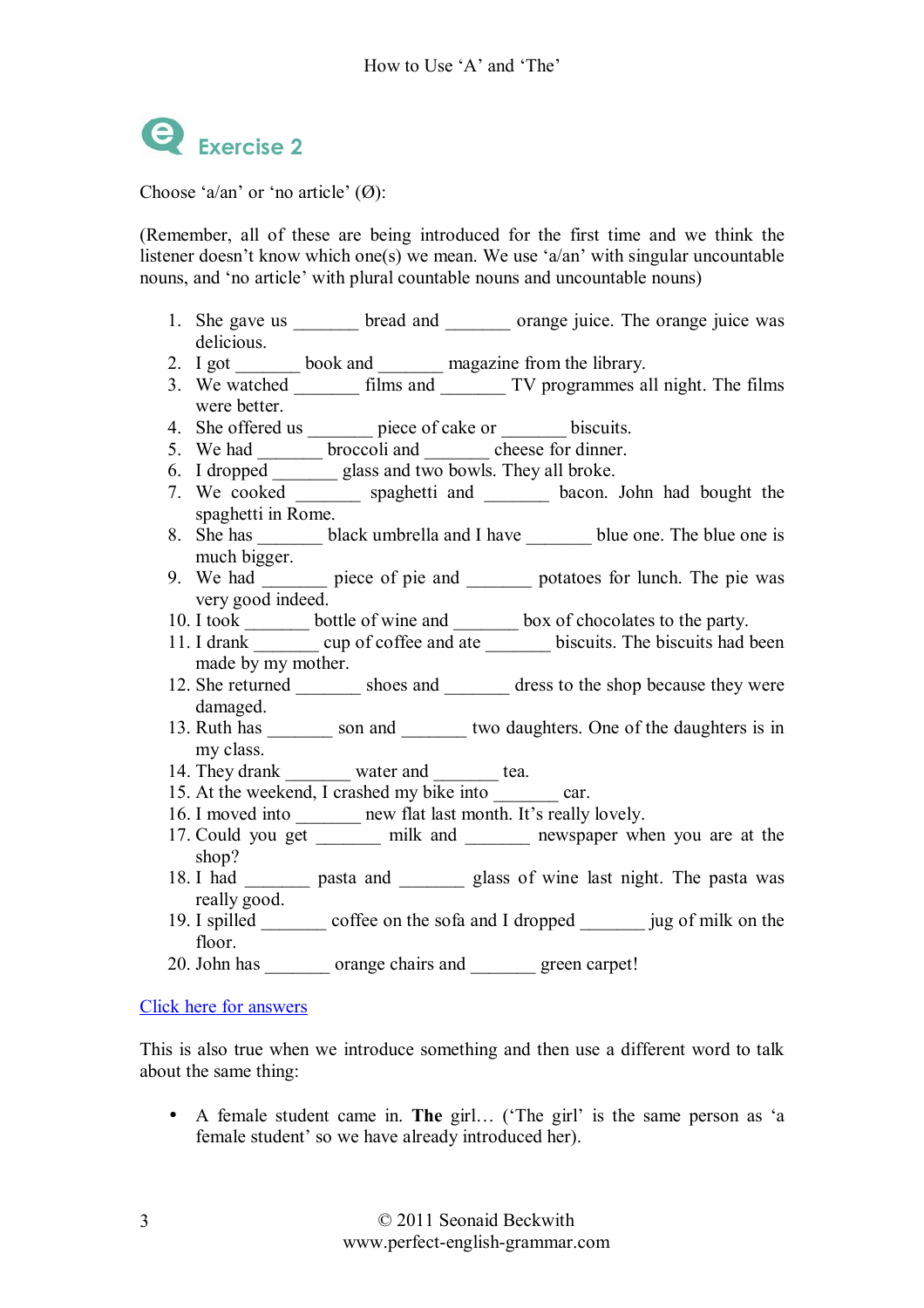# **Section 2 Part 3: Known because we mentioned something connected**

We can also use 'the' to talk about things which we haven't talked about directly in the previous conversation but which we can understand from something else we've said. In the example below, we know that houses usually have doors:

• We arrived at a house. **The** door was open.

(In this case we know 'the door' is the door of the house we've just talked about. We think the listener will understand which door we mean, but we use ëaí when we introduce the house because we donít think the listener will know which house we mean).

• I wanted to buy a new coat but **the** price was too high.

(When you buy something, there's usually a price, so we think the listener will understand that we mean the price of the coat).



Put in ' $a$ /an' or 'the':

- 1. They stopped for \_\_\_\_\_\_\_\_ picnic. However, \_\_\_\_\_\_\_\_ lemonade was warm.
- 2. We had  $\frac{1}{\sqrt{2\pi}} \frac{1}{\sqrt{2\pi}}$  lovely meal together. Julie brought  $\frac{1}{\sqrt{2\pi}} \frac{1}{\sqrt{2\pi}}$  dessert.
- 3. I bought  $\overline{\phantom{a}}$  new dress, but I was annoyed to find that  $\overline{\phantom{a}}$  zip was broken.
- 4. I sat down on \_\_\_\_\_\_\_\_\_ chair but \_\_\_\_\_\_\_\_ leg suddenly broke.
- 5. We went to  $\frac{1}{\sqrt{2\pi}}$  party. Thus was very loud.

Click here for answers

# **Section 2 Part 4: The listener / reader might know which one we mean because itís obvious from the physical situation near us**

Sometimes the listener knows which one we mean because of the place we are in. We might be able to see the thing we are talking about. For example:

• Pass me the glass (if there's only one glass we can see, then the listener knows which one, because there's no other choice).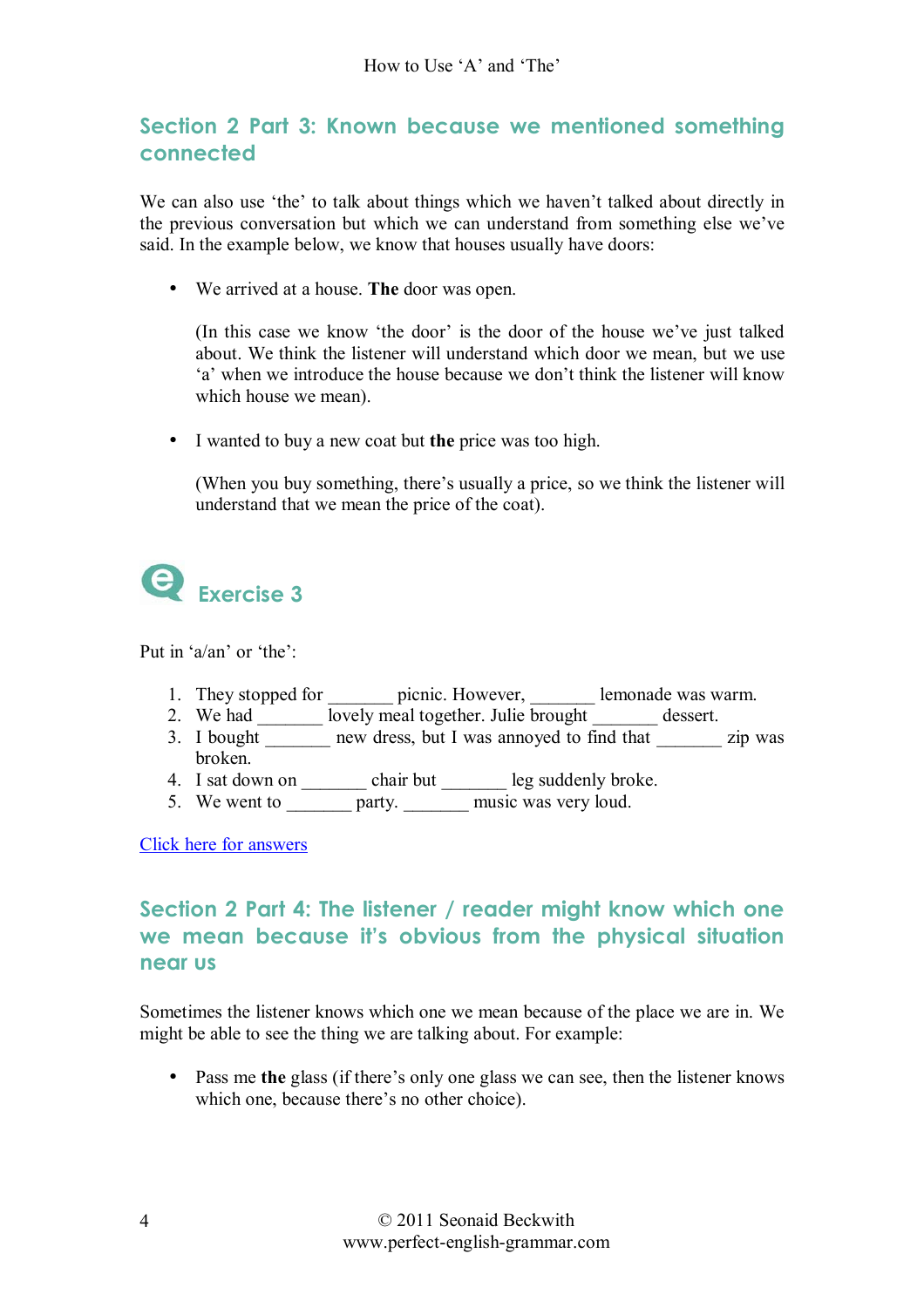On the other hand, if there is more than one, the listener probably doesn't know which one I mean, so I have to use 'a / an':

- Please close **the** window (only one is open).
- Please close **a** window (three are open: I want you to close any one of them).

If there is more than one and we want them all, we can still use 'the':

• Close **the** windows (there are three windows open, but I want you to close all of them).

The situation we are in could also be something bigger, like the town, city or country we are in. For example:

- You can buy apples in **the** supermarket (the supermarket in our town).
- **The** library is on Main Street (the library in our town).



Put in 'a/an' or 'the' (this exercise only has singular countable nouns)

- 1. Could you pass me book (there's only one).
- 2. Could you pass me book (any book is okay).
- 3. I'd like  $\overline{\hspace{1cm}}$  spoon (there are lots in the drawer).
- 4. I'd like spoon (there's only one on the table).
- 5. She took \_\_\_\_\_\_\_ chair from the dining room (there are lots of chairs in the dining room).
- 6. She took \_\_\_\_\_\_\_\_ chair from the dining room (there's only one chair in the dining room).
- 7. He handed me fork (there was only one).
- 8. He handed me \_\_\_\_\_\_\_\_ fork (there were several).
- 9. He picked me  $\overline{up}$  at  $\overline{\qquad}$  station (there is one station in our town).
- 10. He picked me up at \_\_\_\_\_\_\_\_\_ station (I can't remember which station).
- 11. Would you mind opening door? (I mean the door of the room we are in).
- 12. He walked into door and hit his head (The listener doesn't know which door  $-$  it could be any door).
- 13. She fell into \_\_\_\_\_\_\_\_ river (there's one river in our town).
- 14. She fell into  $\frac{1}{2}$  river (the listener doesn't know which river it could be any river in the country).
- 15. I drank cup of coffee (she made me one cup of coffee).
- 16. Could you buy me \_\_\_\_\_\_\_\_ cup of coffee? (any one is fine).
- 17. We met in \_\_\_\_\_\_\_\_ bookshop (there is only one bookshop in our town).
- 18. We met in \_\_\_\_\_\_\_\_ bookshop (it could be any bookshop).
- 19. I had dinner in \_\_\_\_\_\_\_\_ Chinese restaurant (there's one near our house).
- 20. I had dinner in Chinese restaurant (there are hundreds in London and you don't know which one).

Click here for answers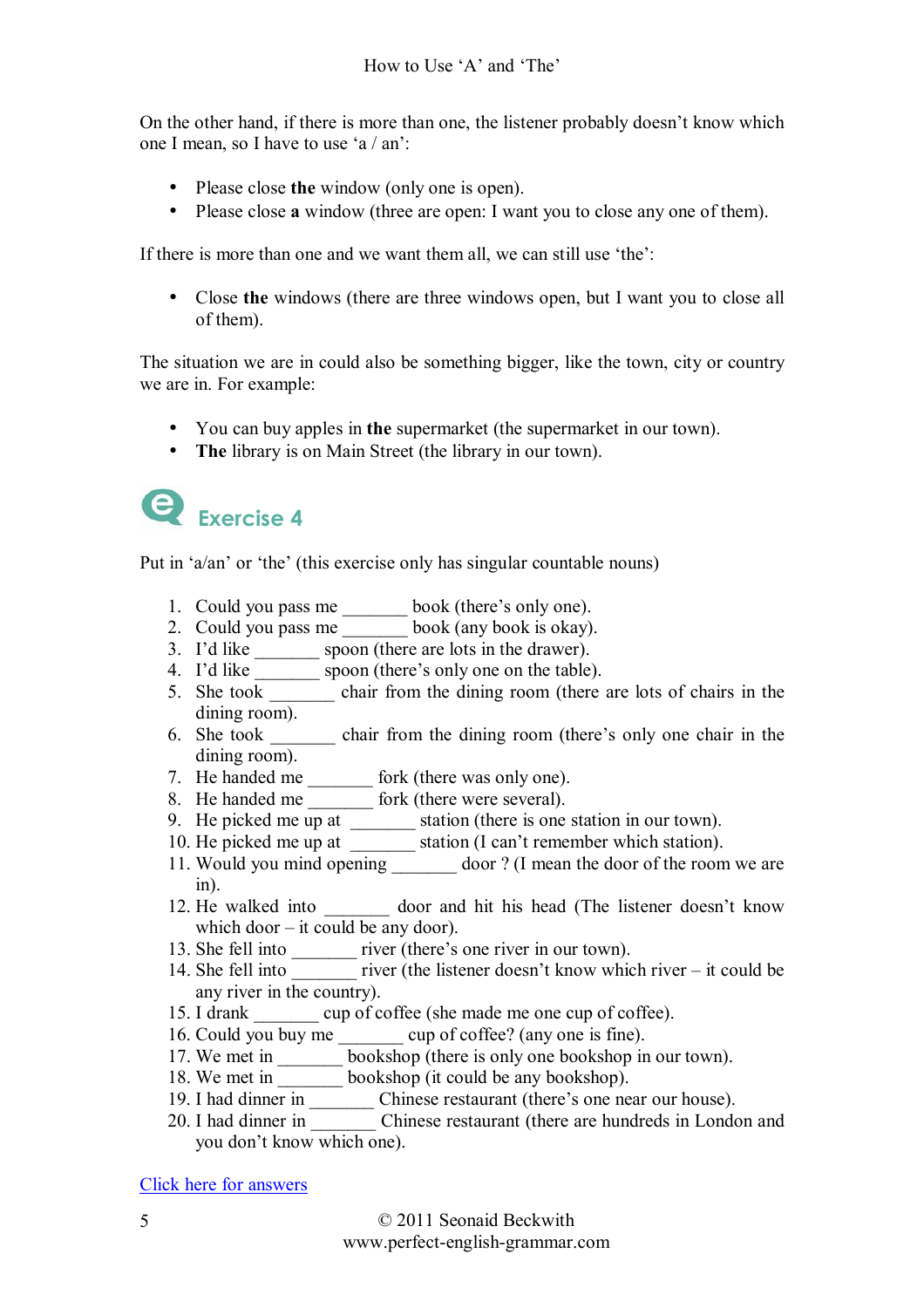

Put in 'the' or 'no article'  $(\emptyset)$  (this exercise only has uncountable and plural nouns):

- 1. Can you pass salt? (I mean salt which is on the table where we are sitting).
- 2. Could you get \_\_\_\_\_\_\_ salt when you are at the supermarket? (any salt is okay).
- 3. Earlier today I bought \_\_\_\_\_\_\_ wine. (you don't know which wine).
- 4. Please put  $\frac{1}{\sqrt{1-\frac{1}{n}}}\sin \frac{n\pi}{n}$  wine in the fridge (there's a bottle of wine on the table).
- 5. I bought \_\_\_\_\_\_\_\_ apples earlier (there is a bowl of apples on the table).
- 6. Can you get \_\_\_\_\_\_\_ apples for the pie? (any apples are okay).
- 7. water doesn't taste good (I mean the water in our flat).
- 8. She dropped water all over the floor (I don't know what particular water).
- 9. Can you put boxes on this shelf? (any boxes  $-$  at the moment I'm not thinking of any particular ones).
- 10. Can you pick up boxes (there are four boxes on the floor and I want you to pick up all of them).

Click here for answers

# **Section 2 Part 5: Itís obvious which one we mean because we say so in the sentence**

Sometimes the listener knows which one because we make it clear in our sentence, by using certain grammar or vocabulary.

#### **1: Relative Clauses**

We can use different grammatical structures to say which one we mean. One which we often use is a relative clause. For example:

• John knows **the** girl who I met yesterday

Remember, it needs to be clear which one we mean from the relative clause. If it's not obvious, and the listener doesn't know which one we're talking about, we can still use 'a' even if we use a relative clause. For example:

- I saw John talking to **a** girl who I met last night. (Even though there is a relative clause, we still don't know exactly which girl  $-I$  met several girls last night, so we can use 'a').
- I saw John talking to **the** girl who I met last night. (I met only one girl last night).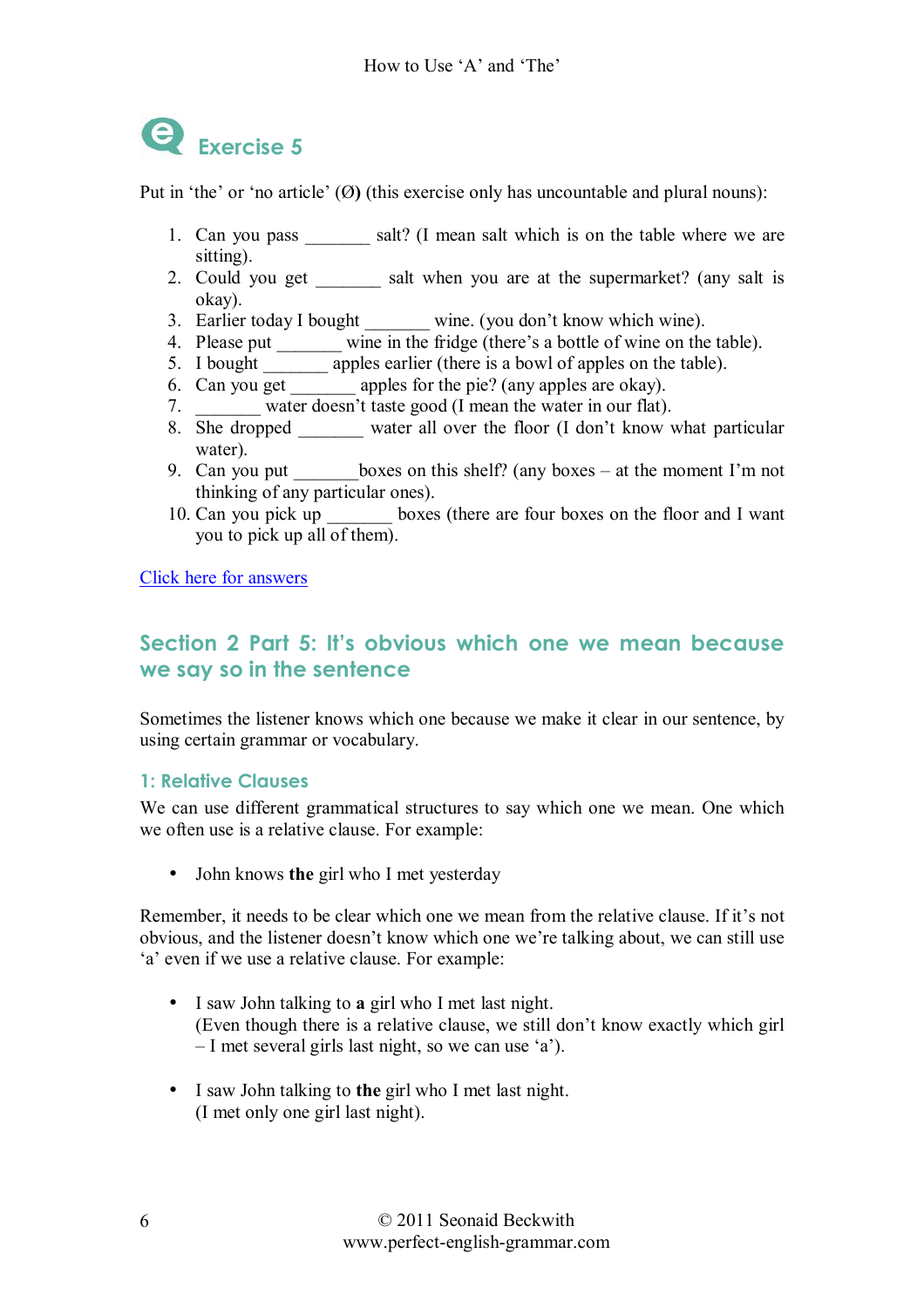#### **2: Prepositional Phrases**

We often use prepositional phrases (on the table, by the station) to say which one we mean. For example:

- Pass me the book on the table (there's only one book on the table, so it's clear which one we mean).
- I often go to **the** supermarket by the station.

Be careful – we only use 'the' with a prepositional phrase if it tells us which one.



Put in 'the' if the listener knows which one from the rest of the sentence, use ' $a$ /an' if the listener doesn't know:

- 1. Let's meet in \_\_\_\_\_\_\_\_ café.
- 2. Let's meet in \_\_\_\_\_\_\_ café next to my flat.
- 3. Do you want cup of coffee I've just bought?
- 4. Do you want \_\_\_\_\_\_\_\_ cup of coffee?
- 5. John's going out with French girl we met last week.
- 6. John's going out with French girl.
- 7. I bought \_\_\_\_\_\_\_ new laptop.
- 8. I bought \_\_\_\_\_\_\_ laptop that I told you about.
- 9. Pass me \_\_\_\_\_\_\_ glass next to your hand, please.
- 10. Pass me \_\_\_\_\_\_\_ glass, please.
- 11. Julie crashed her bike into tree.
- 12. Julie crashed her bike into only tree in her garden.
- 13. She ate  $\_\_\_\_\_\_\_\_\_\_\_\_\_\.\$  cake I had just finished making.
- 14. She ate  $\frac{1}{\sqrt{1-\frac{1}{\sqrt{1-\frac{1}{\sqrt{1-\frac{1}{\sqrt{1-\frac{1}{\sqrt{1-\frac{1}{\sqrt{1-\frac{1}{\sqrt{1-\frac{1}{\sqrt{1-\frac{1}{\sqrt{1-\frac{1}{\sqrt{1-\frac{1}{\sqrt{1-\frac{1}{\sqrt{1-\frac{1}{\sqrt{1-\frac{1}{\sqrt{1-\frac{1}{\sqrt{1-\frac{1}{\sqrt{1-\frac{1}{\sqrt{1-\frac{1}{\sqrt{1-\frac{1}{\sqrt{1-\frac{1}{\sqrt{1-\frac{1}{\sqrt{1-\frac{1}{\sqrt{1-\frac{1}{\sqrt{1-\$
- 15. He played \_\_\_\_\_\_\_ piece of music.
- 16. He played <u>seems</u> piece of music that we were discussing yesterday.
- 17. Can you give me \_\_\_\_\_\_\_\_ piece of paper on my desk?
- 18. Can you give me \_\_\_\_\_\_\_ piece of paper?
- 19. David had dinner in \_\_\_\_\_\_\_\_\_ restaurant.
- 20. David had dinner in restaurant he usually goes to.

Click here for answers

#### **3: ëThe back ofí etc**

Another grammatical structure that tells us which one is 'of' phrases that talk about a certain part of something. Because something only has one back, for example, we use the' when we talk about it, as the listener must know which one we mean. For example: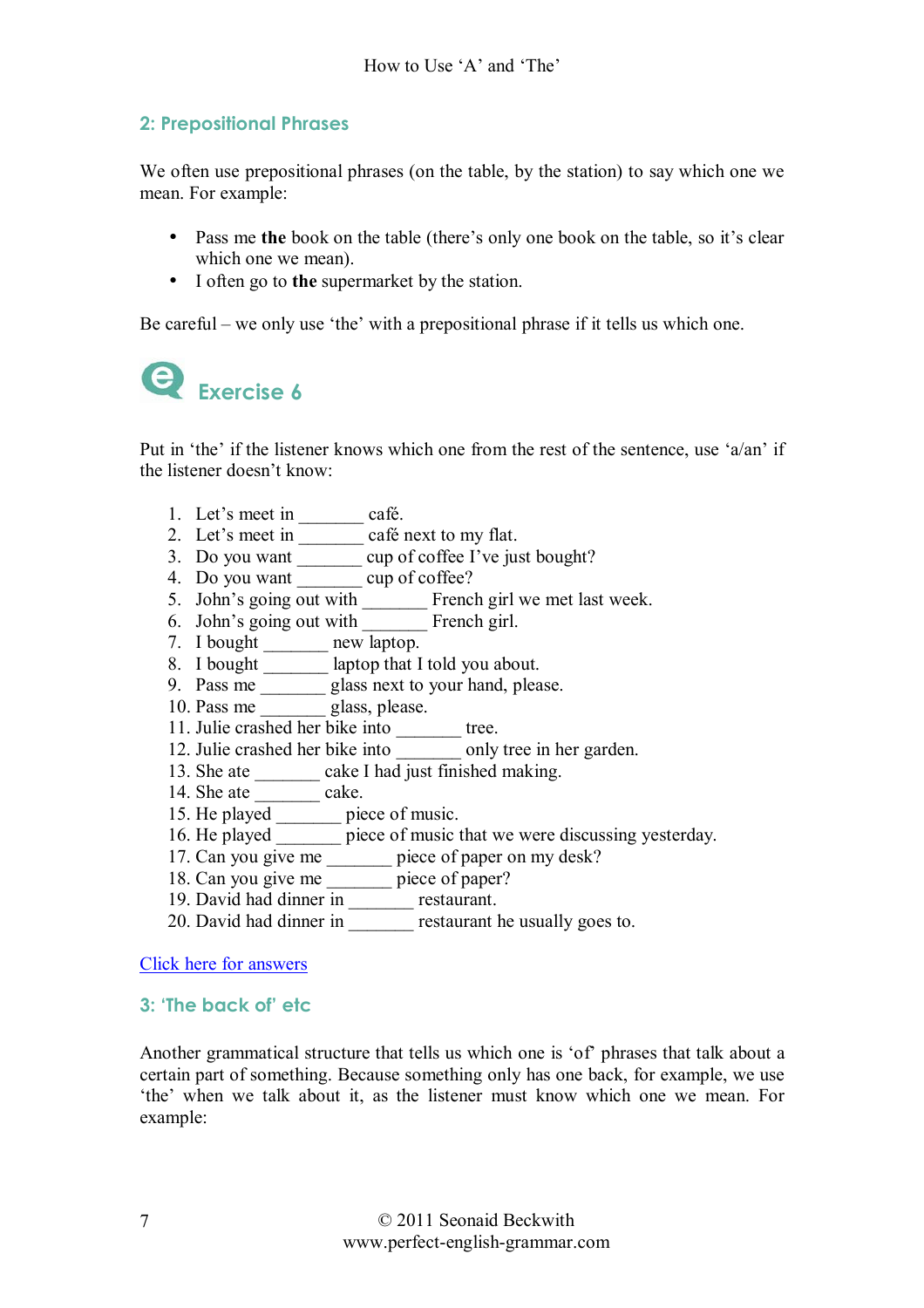| the back of      | I wrote her number on the back of my notebook.        |
|------------------|-------------------------------------------------------|
| the front of     | The front of the dress was blue.                      |
| the middle of    | She sat down in the middle of the floor.              |
| the top of       | He stood at the top of the stairs and waited.         |
| the bottom of    | The answers are at the bottom of the page.            |
| the edge of      | I tripped on the edge of the pavement.                |
| the beginning of | At the beginning of the book, she is living in Paris. |
| the end of       | They got married at the end of the film.              |
| the height of    | What's the height of Mount Fuji?                      |
| the length of    | He ran the length of the football pitch.              |
| the size of      | I was amazed at the size of his house.                |
| the weight of    | I can't guess the weight of the cake.                 |
| the title of     | What's <b>the</b> title of the film we saw last week? |
| the price of     | The price of flats here is very high.                 |

#### **4: Superlatives**

Another grammatical structure that tells us which one is a superlative.

If we use a superlative (**the tallest** student in the class) then there is obviously only one (or one group) of the thing we are talking about. There is one student who is the tallest in the class, and because it's clear which one we mean, we can use 'the':

- She's the most beautiful girl I've ever seen.
- It's the best café in London.
- John and Lisa are **the** most intelligent students here.
- This bowl is **the** biggest.

#### **5: Certain Adjectives**

There are some adjectives which are often used to talk about only one thing (or one group of things). For example, if I say 'the first bus' I use 'the' because only one bus can be first, so the listener knows which one I mean.

Here's a list of some adjectives we often use with 'the':

| same             | He was wearing the same t-shirt as me.  |
|------------------|-----------------------------------------|
| next             | Let's get on the next train that comes. |
| last             | We caught the last bus home.            |
| first / second / | She bought the first dress she found.   |
| third            | I'd like the second cake on the shelf.  |
| only             | Coffee is the only thing I want now.    |
| right            | It's the right answer.                  |
| wrong*           | I'm afraid that's the wrong bottle.     |
| usual            | We went to the usual restaurant.        |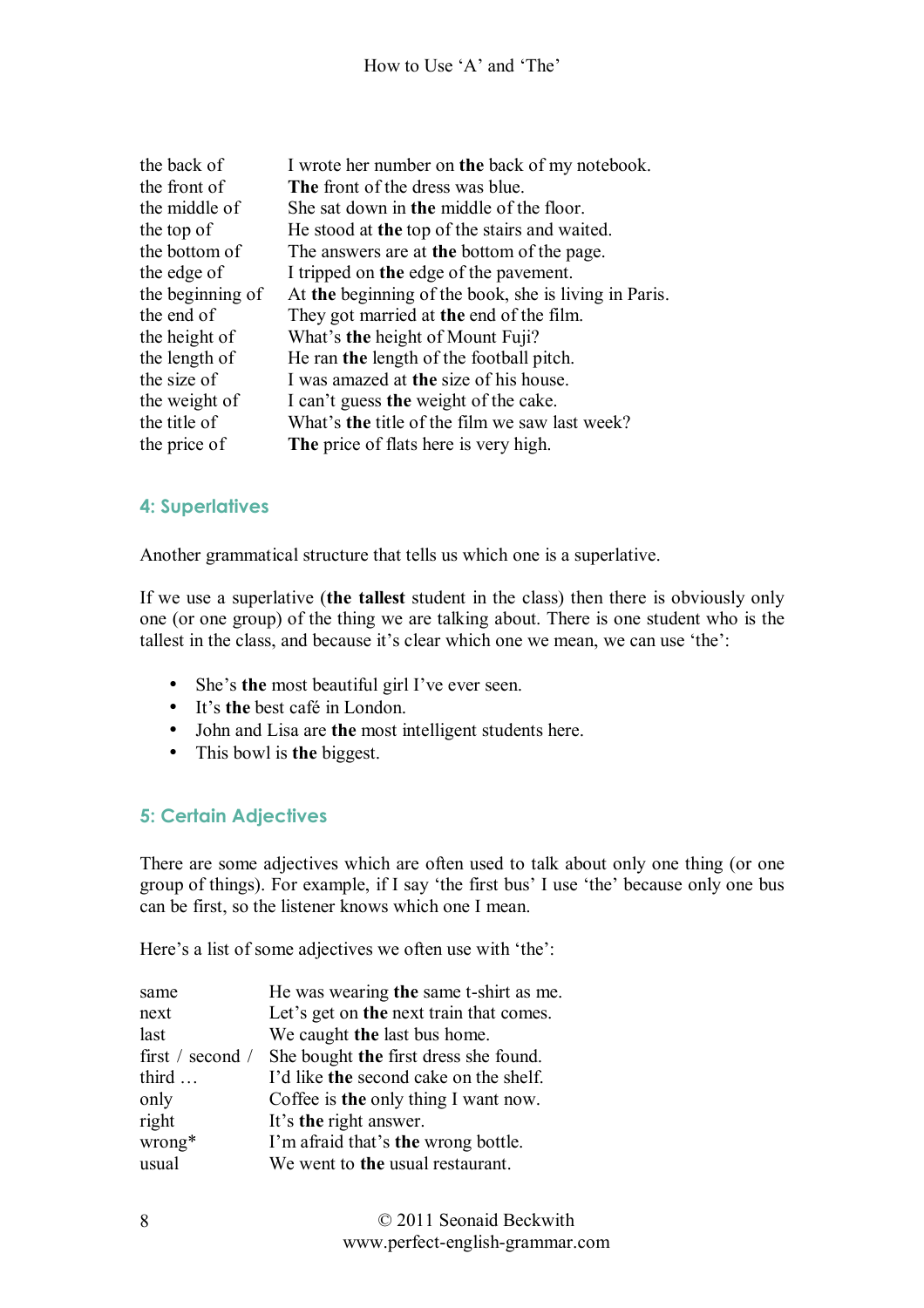\*I know it is a bit strange to talk about the wrong answer when there are usually lots of wrong answers to any question, but we do!

(We don't use 'the' when we are using these words alone to order ideas in a sentence. First, you mix the flour and the water. Next,  $\dots$ )

#### **6: ëNextí and ëlastí with time expressions:**

However, be careful about 'next' and 'last' when they are used with time expressions  $\overline{\phantom{a}}$  in this case they usually don't take 'the'. When 'next week' means 'the week after this one' we don't need 'the':

• I'm going to visit my brother next week (NOT: the next week)

When 'last week' means 'the week before this one', we don't need 'the':

• I saw David last week (NOT: the last week)

This is the same for similar expressions like: 'next month', 'next year', 'last month', 'last year', 'last night', 'last summer', 'next winter'. It's also true with days, like 'next Tuesday', 'last Sunday')

- I saw the new film last month (not: the last month)
- We're going on holiday next month (not: the next month)
- She will graduate next year (not: the next year)
- I went on holiday to Bolivia last summer (not: the last summer)

('Last' has two meanings. It can mean, 'coming at the end' (opposite of first) – in this case, we need 'the', as only one thing (or group of things) can come at the end. Second, 'last' can mean 'previous / the one before today' like last week, last month. In this case we use 'no article')



Decide if we need 'the' or 'no article'  $(\emptyset)$ :

- 1. I'm going on holiday *next week.*
- 2. We'll get on *next bus.*
- 3. She has *same t-shirt as me.*
- 4. I arrived in New York *\_\_\_\_\_\_\_* last month.
- 5. We ate in \_\_\_\_\_\_\_\_ usual place.
- 6. Shall we meet at *\_\_\_\_\_\_\_* same time tomorrow?
- 7. I canít believe he ate *\_\_\_\_\_\_\_* last chocolate!
- 8. Iím going on holiday *\_\_\_\_\_\_\_* next Friday.
- 9. This is **first time I've been to Europe.**
- 10. She started college *\_\_\_\_\_\_\_* last year.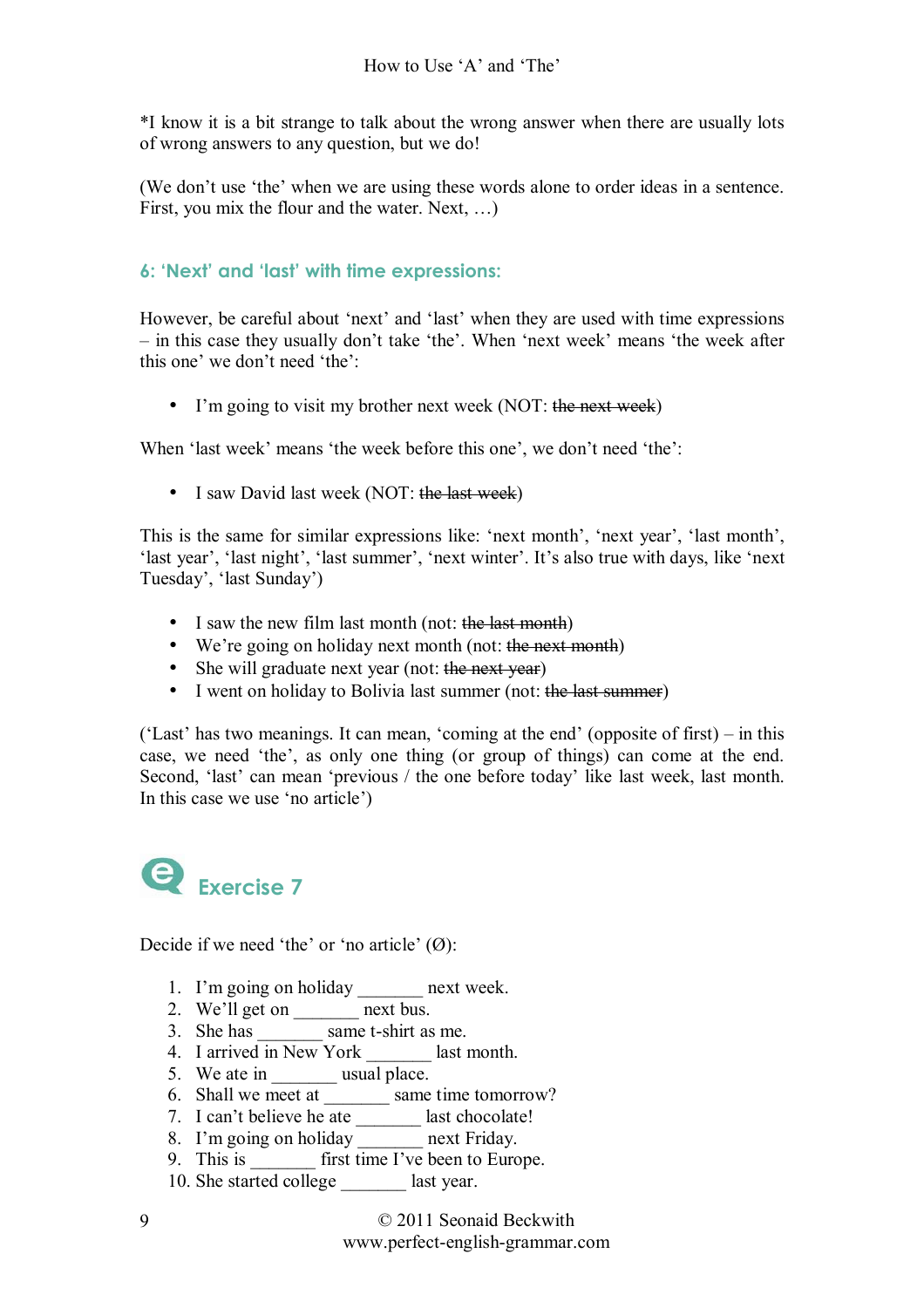- 11. I managed to get *\_\_\_\_\_\_\_* only taxi there.
- 12. That's right answer!
- 13. We went to the cinema *\_\_\_\_\_\_\_* last Sunday.
- 14. He's always getting <u>wrong</u> idea.
- 15. What are you doing *\_\_\_\_\_\_\_* next month?
- 16. She asked directions from *next person she saw.*
- 17. We didn't see John at all last week.
- 18. He's only person from Colombia in his office.
- 19. She arrived at the station early, and got on *example first train to Cambridge.*
- 20. Call me *next Tuesday.*

Click here for answers

Two more points:

- 1: With 'last / next + time' we can use either 'the' or 'no article':
	- (The) next time we go out, I'll bring my umbrella.
	- (The) last time I saw her, she looked really tired.
- 2: When we use  $\sin$  with 'next', like  $\sin$  the next year', we use 'the', and the phrase has a different meaning.
	- Next year  $=$  the year after this one: I'm going to Russia next year.

#### BUT:

• In **the** next year = between now and one year from now: I'll finish my thesis in the next year. (If today is the  $1<sup>st</sup>$  of June 2011, I will finish between now and the  $1<sup>st</sup>$  of June 2012).

In the same way:

• Next week  $=$  the week after this one: Can we meet next week?

#### $BUT$

• In **the** next week = between now and one week from now: She'll arrive in the next week, but I'm not sure exactly when. (If today is Tuesday, she will arrive at some time between now and next Tuesday).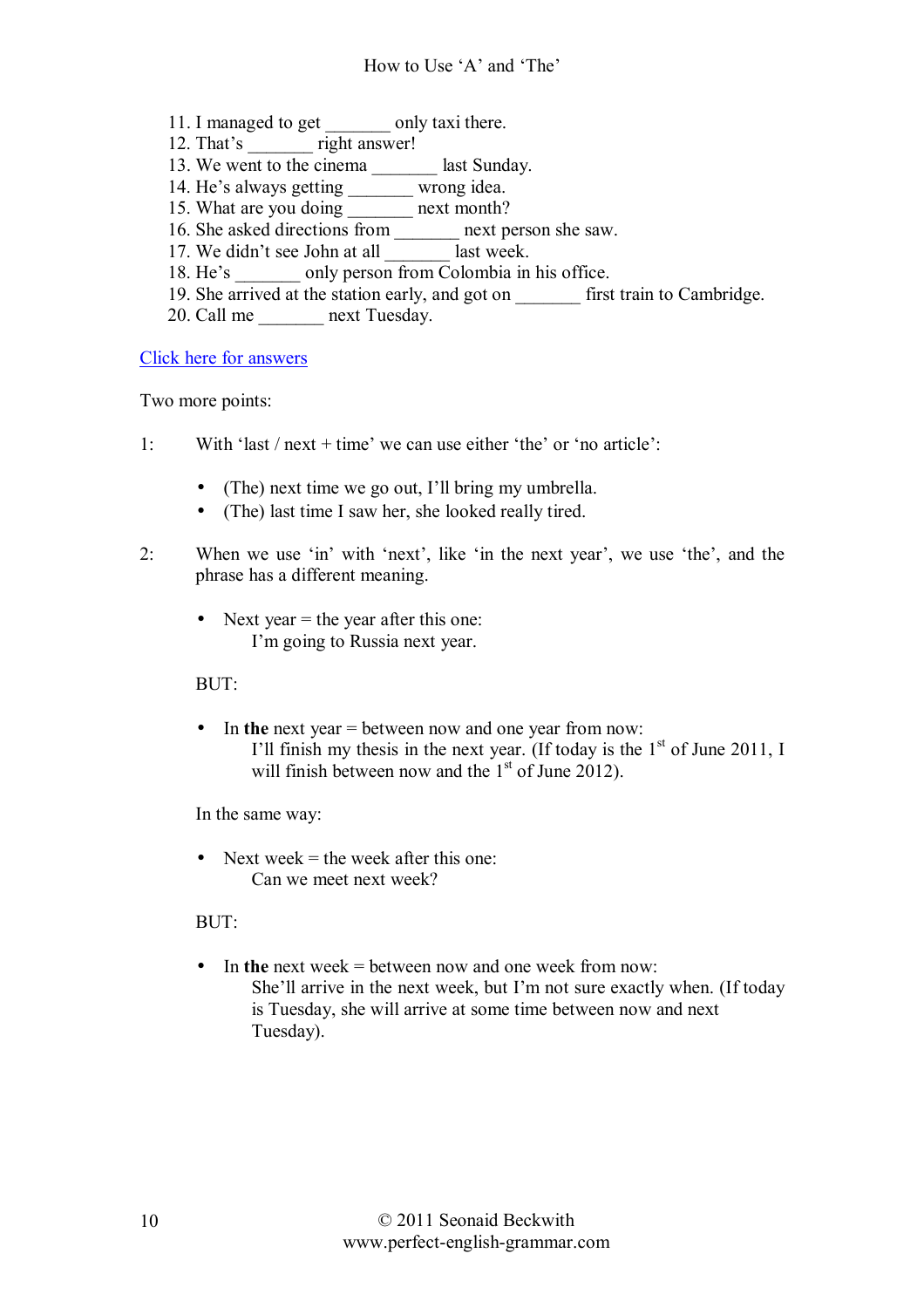# **Section 2 Part 6: Unique things**

In the section about the physical situation, we saw that we can use 'the' when the listener knows which one we mean because of the room or building or town we are in. If there is only one of something in the room, for example, we can use 'the' because it's clear which one we mean. For the same reason, we can use 'the' with nouns when there is only one in the country we are in.

- **The Queen was on television yesterday (if I am in England when I say this,** you will understand that I mean the Queen of England).
- I think we should support **the** government (I mean the government in our country).

Sometimes, there is only one of something on Earth, or even in the universe. We use 'the' with these words, as it's clear which one we mean. For example, we use 'the' with 'sun' as there's only one sun (close to us, anyway!) and everybody knows which one we mean.

• **The** sun was very hot that day.

In the same way, we often use 'the' if there is only one group of something:

• I loved learning about **the** planets in school.

Here is a list of some words that are often used like this:

- 1. the sun Don't look directly at **the** sun.
- 2. the moon She could see **the** moon from her bedroom window.
- 3. the stars **The** stars are difficult to see clearly.
- 4. the sky **The** sky was a lovely shade of blue.
- 5. the universe **The** universe is vast.
- 6. the planets I would love to visit **the** planets.
- 7. the world Itís the best city in **the** world.
- 8. the solar system The alien travelled to the edge of **the** solar system.
- 9. the earth **The** earth looks small from space.
- 10. the equator **The** equator goes through Ecuador.
- 11. the north pole **The** north pole is surrounded by snow.
- 12. the past It must have been difficult to live without electricity in **the** past.
- 13. the future Can you imagine what life will be like in **the** future?
- 14. the present Thereís no time like **the** present.
- 15. the internet I looked the word up on **the** internet.
- 16. the environment We need to think about protecting **the** environment.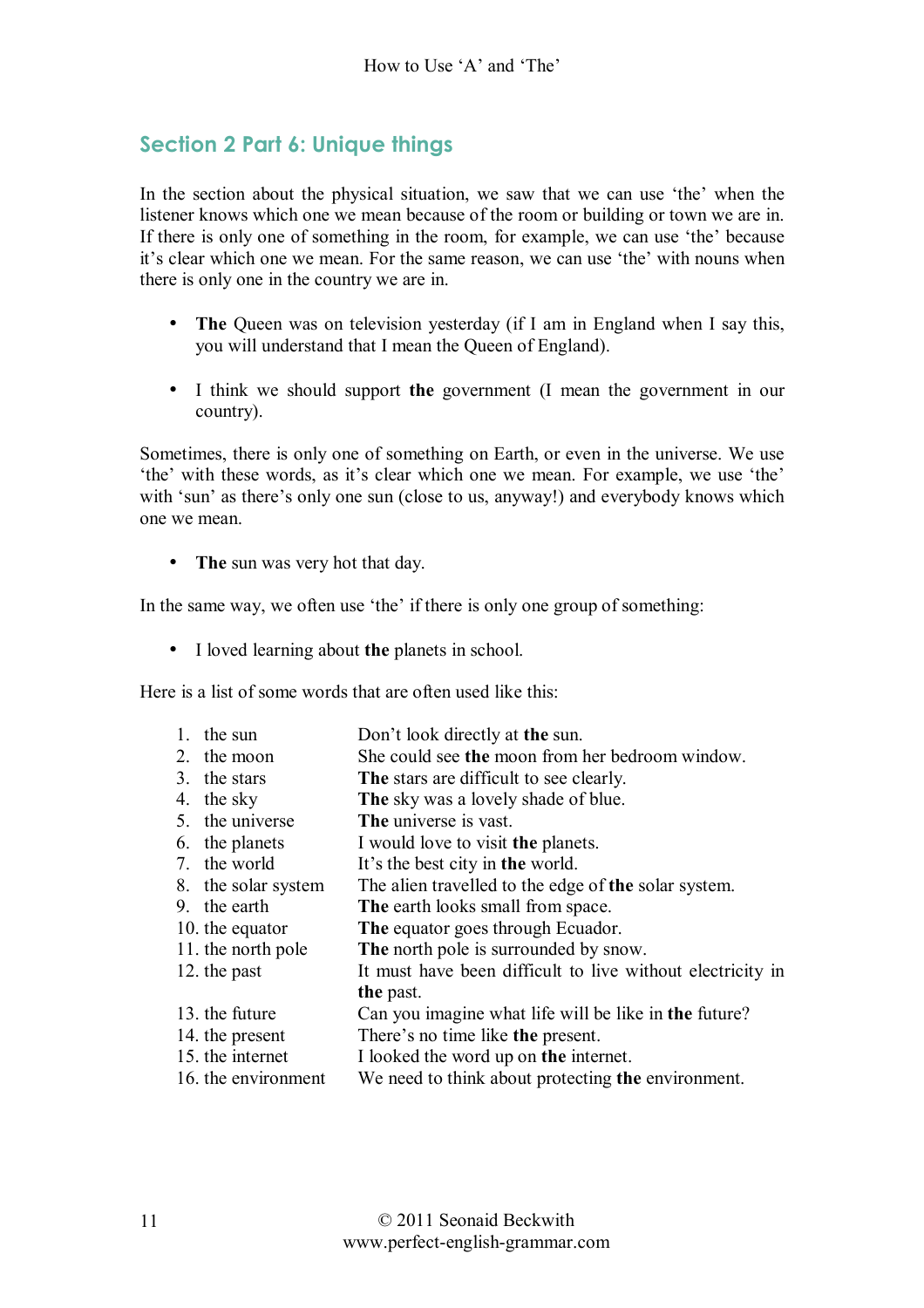We also use 'the' with time periods (like 'the twentieth century') because there is only one of them. We say 'the sixties', 'the eighteenth century', 'the Middle Ages':

- They were the most popular pop group in **the** sixties.
- What was it like to live in **the** Middle Ages?
- The French revolution was in **the** eighteenth century.

We also usually use 'the' with grammatical terms such as 'the definite article', 'the past simple tense' and so on  $-$  we imagine that there is only one of these things (at least in the language we are talking about).

- Put these sentences into **the** present tense.
- You need to use **the** definite article if the listener knows which one you mean.

### **Section 2 Summary:**

| Section 2 Part 1: | We use 'a/an' (or 'no article' for uncountable and plural<br>nouns) when we think the listener doesn't know which one<br>we're talking about, but we use 'the' when we think the listener<br>does know.                                                                                                           |
|-------------------|-------------------------------------------------------------------------------------------------------------------------------------------------------------------------------------------------------------------------------------------------------------------------------------------------------------------|
| Section 2 Part 2: | The listener might know which one because we've already<br>talked about it.                                                                                                                                                                                                                                       |
| Section 2 Part 3: | The listener might know because we've already talked about<br>something that is related.                                                                                                                                                                                                                          |
| Section 2 Part 4: | The listener might know because it's clear from the room or<br>building we're in.                                                                                                                                                                                                                                 |
| Section 2 Part 5: | The listener might know which one because we say which one<br>in the rest of the sentence:<br>1. We use a relative clause<br>2. We use a prepositional phrase<br>3. We use an expression like 'the back of'<br>4. We use a superlative<br>5. We use certain adjectives<br>6. (Be careful about 'next' and 'last') |
| Section 2 Part 6: | The listener might know which one because the thing or person<br>is unique.                                                                                                                                                                                                                                       |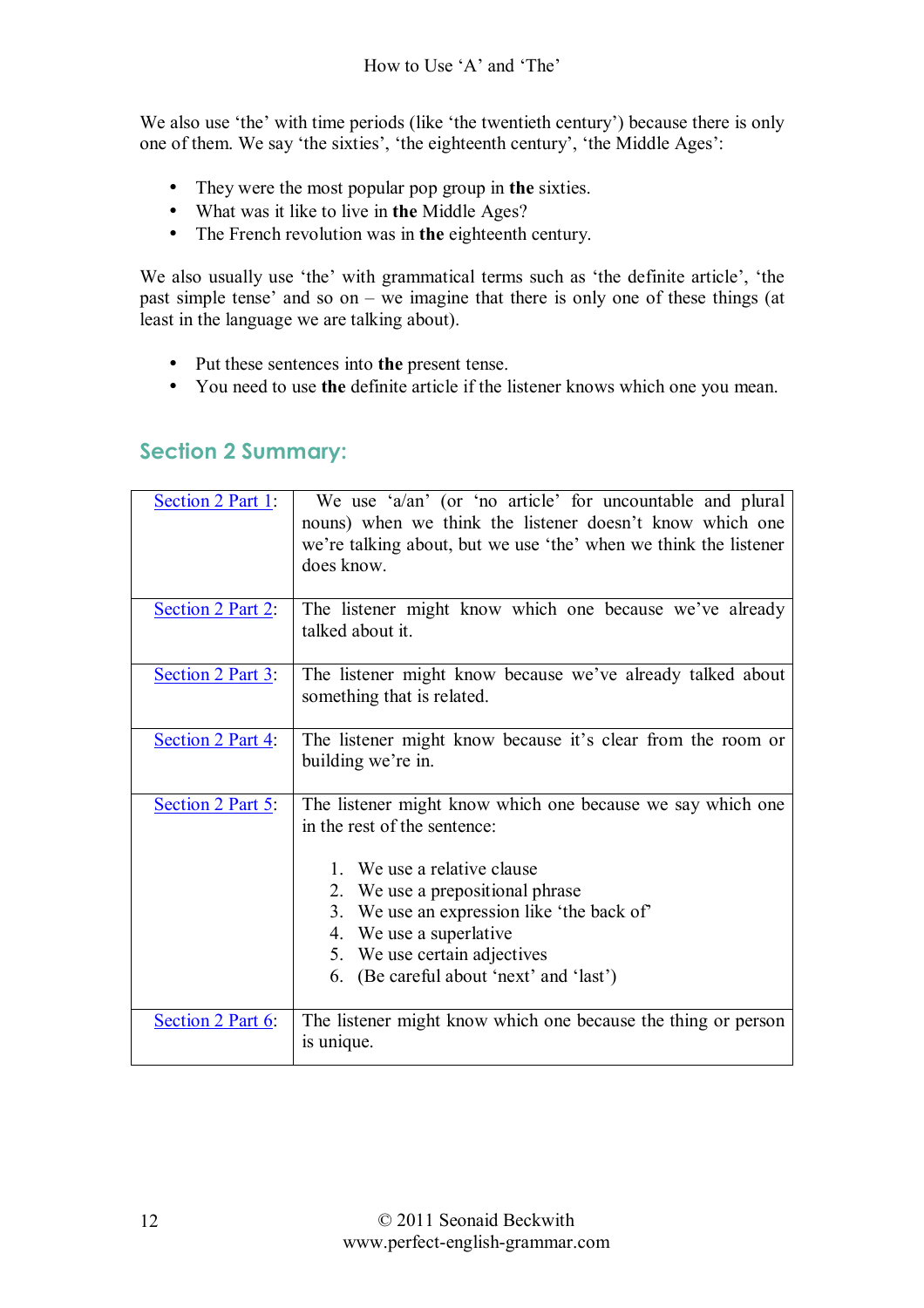# **Exercise 8: Section 2 Review A**

Choose 'a / an', 'the' or 'no article'  $(\emptyset)$ :

- 1. I had \_\_\_\_\_\_\_\_ cup of coffee for breakfast.
- 2. I met a man and a woman last night. woman was from Mexico.
- 3. She bought \_\_\_\_\_\_\_\_ new laptop.
- 4. I had <u>beese</u> for lunch.
- 5. It's not good for your eyes to look directly at sun.
- 6. Where's  $\frac{1}{\sqrt{2\pi}}$  shop that John works in?
- 7. Meet me mext week.
- 8. They went for a walk and looked at \_\_\_\_\_\_\_\_ moon.
- 9. It's on \_\_\_\_\_\_\_\_\_ back of the page.
- 10. She gave me \_\_\_\_\_\_\_\_\_ last chocolate.
- 11. Could you pass me \_\_\_\_\_\_\_\_\_ glass (any one is fine).
- 12. She bought **and all algebra** laptop that her brother recommended.
- 13. I had lunch in a lovely restaurant. \_\_\_\_\_\_\_\_ main course was excellent.
- 14. She arrives in New York next month.
- 15. Julie has sister and two brothers.
- 16. Please pass me \_\_\_\_\_\_\_\_ coffee on the table (there is one coffee and one table near us)
- 17. I need \_\_\_\_\_\_\_\_ book (there is one book near us)
- 18. John is \_\_\_\_\_\_\_\_\_\_ tallest in his family.
- 19. He ate chips at the restaurant.
- 20. She wants to sit in \_\_\_\_\_\_\_\_ armchair (there is only one armchair in this room)
- 21. We rented car on holiday.
- 22. She walked into a beautiful house.  $\overline{\phantom{a}}$  kitchen was near  $\overline{\phantom{a}}$  front door.
- 23. I'd really like new computer.
- 24. She got \_\_\_\_\_\_\_\_\_ new shoes last weekend.
- 25. My brother is in middle of the photo.

#### Click here for answers

# **Exercise 9: Section 2 Review B**

Choose 'a / an', 'the' or 'no article'  $(\emptyset)$ :

- 1. William is \_\_\_\_\_\_\_\_\_ cutest baby in London.
- 2. Let's start again from beginning of the song.
- 3. I bought \_\_\_\_\_\_\_\_ new dress.
- 4. We got in \_\_\_\_\_\_\_\_ first taxi.
- 5. Can I borrow \_\_\_\_\_\_\_\_ pen? It doesn't matter which one.
- 6. Which is your favourite city in world?
- 7. He was wearing same t-shirt as his brother.
- 8. We visited Canada \_\_\_\_\_\_\_\_ last year.
- 9. I'll meet you in usual place.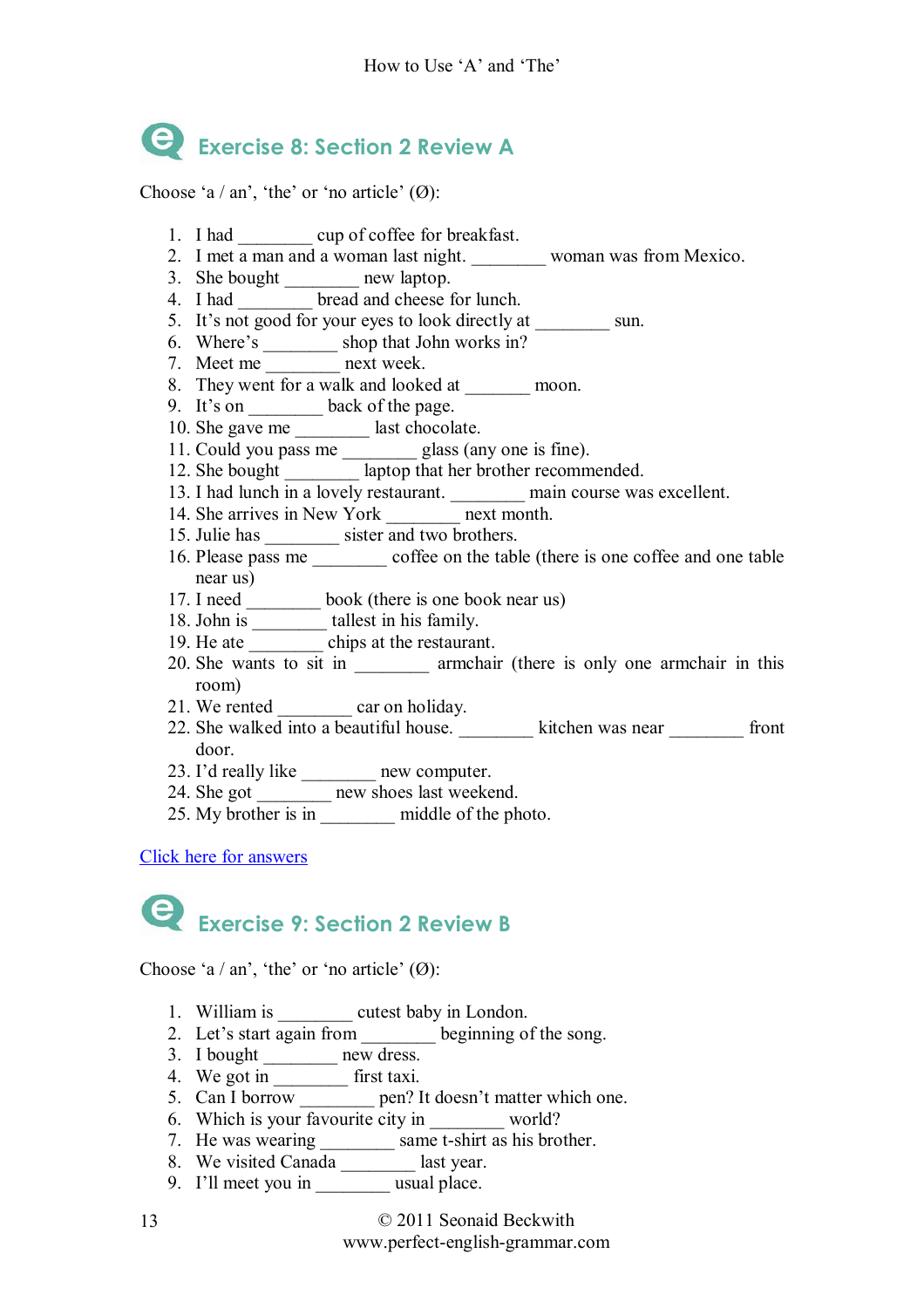- 10. This is only dress I could find.
- 11. She lives near equator, so the weather is very hot.
- 12. He bought a pen and some paper in the shop. \_\_\_\_\_\_\_\_\_ pen was red.
- 13. She crashed her bicycle into a car, and broke \_\_\_\_\_\_\_\_ windscreen.
- 14. Could you give me \_\_\_\_\_\_\_\_\_ piece of paper?
- 15. Everest is \_\_\_\_\_\_\_\_ highest mountain in the world.
- 16. She came to San Francisco last December.
- 17. I had \_\_\_\_\_\_\_\_ cup of tea and \_\_\_\_\_\_\_\_\_ biscuit. They were both delicious.
- 18. I'll see you \_\_\_\_\_\_\_\_ next Tuesday.
- 19. Please pass \_\_\_\_\_\_\_\_ salt (there is one salt cellar on our table)
- 20. Have you read \_\_\_\_\_\_\_\_ book that I lent you?
- 21. I'm going to look on \_\_\_\_\_\_\_\_\_\_ internet.
- 22. I love looking at planets on a clear night.
- 23. We ate **sandwiches and drank** water.
- 24. I bought a new dress. It has a pattern on  $\overline{\qquad \qquad }$  sleeves.
- 25. Journalists often talk about environment these days.

Click here for answers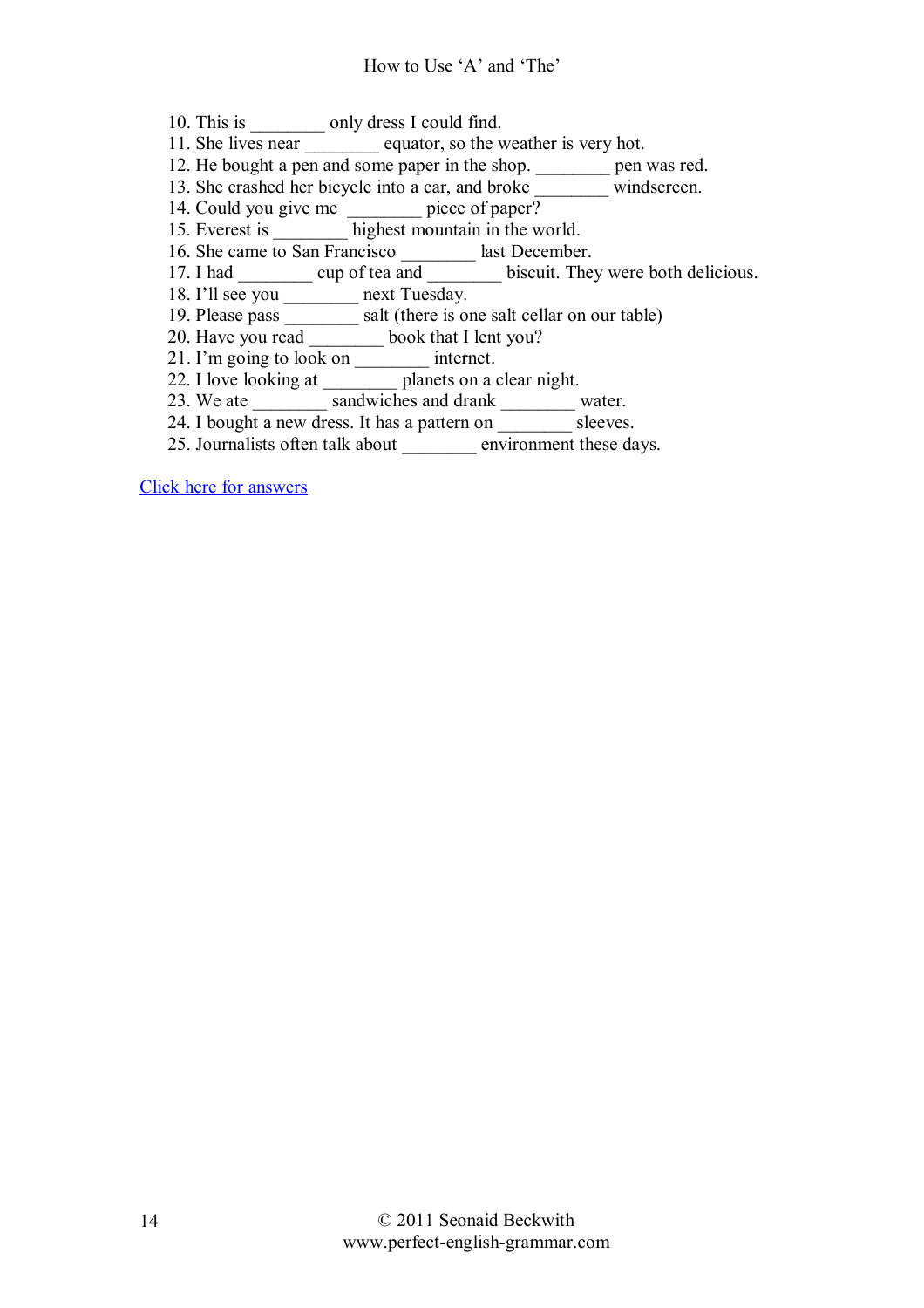# **Answers to Section 2**

Answers to Exercise 1:

- 1. He gave me **a** clock and **a** picture as a wedding present. **The** clock belonged to his grandmother.
- 2. I took **a** suitcase and **a** backpack on holiday. **The** suitcase was much more useful.
- 3. John broke **a** vase when he was in Marieís house. **The** vase was over 100 years old.
- 4. Julie read **a** book and **a** magazine. She said **the** book was quite boring though.
- 5. I washed **a** white shirt and **a** red top together. Now **the** shirt is pink.

Return to Exercise 1

Answers to Exercise 2:

- 1. She gave us  $\emptyset$  bread and  $\emptyset$  orange juice. The orange juice was delicious.
- 2. I got **a** book and **a** magazine from the library.
- 3. We watched **ÿ** films and **ÿ** TV programmes all night. The films were better.
- 4. She offered us **a** piece of cake or **Ø** biscuits.
- 5. We had **ÿ** broccoli and **ÿ** cheese for dinner.
- 6. I dropped **a** glass and two bowls. They all broke.
- 7. We cooked **ÿ** spaghetti and **ÿ** bacon. John had bought the spaghetti in Rome.
- 8. She has **a** black umbrella and I have **a** blue one. The blue one is much bigger.
- 9. We had **a** piece of pie and **ÿ** potatoes for lunch. The pie was very good indeed.
- 10. I took **a** bottle of wine and **a** box of chocolates to the party.
- 11. I drank **a** cup of coffee and ate **ÿ** biscuits. The biscuits had been made by my mother.
- 12. She returned  $\boldsymbol{\Theta}$  shoes and **a** dress to the shop because they were damaged.
- 13. Ruth has **a** son and **ÿ** two daughters. One of the daughters is in my class.
- 14. They drank **ÿ** water and **ÿ** tea.
- 15. At the weekend, I crashed my bike into **a** car.
- 16. I moved into **a** new flat last month. It's really lovely.
- 17. Could you get  $\emptyset$  milk and **a** newspaper when you are at the shop?
- 18. I had **ÿ** pasta and **a** glass of wine last night. The pasta was really good.
- 19. I spilled **ÿ** coffee on the sofa and I dropped **a** jug of milk on the floor.
- 20. John has **ÿ** orange chairs and **ÿ** green carpet!

Return to Exercise 2

Answers to Exercise 3:

- 1. They stopped for **a** picnic. However, **the** lemonade was warm.
- 2. We had **a** lovely meal together. Julie brought **the** dessert.
- 3. I bought **a** new dress, but I was annoyed to find that **the** zip was broken.
- 4. I sat down on **a** chair but **the** leg suddenly broke.
- 5. We went to **a** party. **The** music was very loud.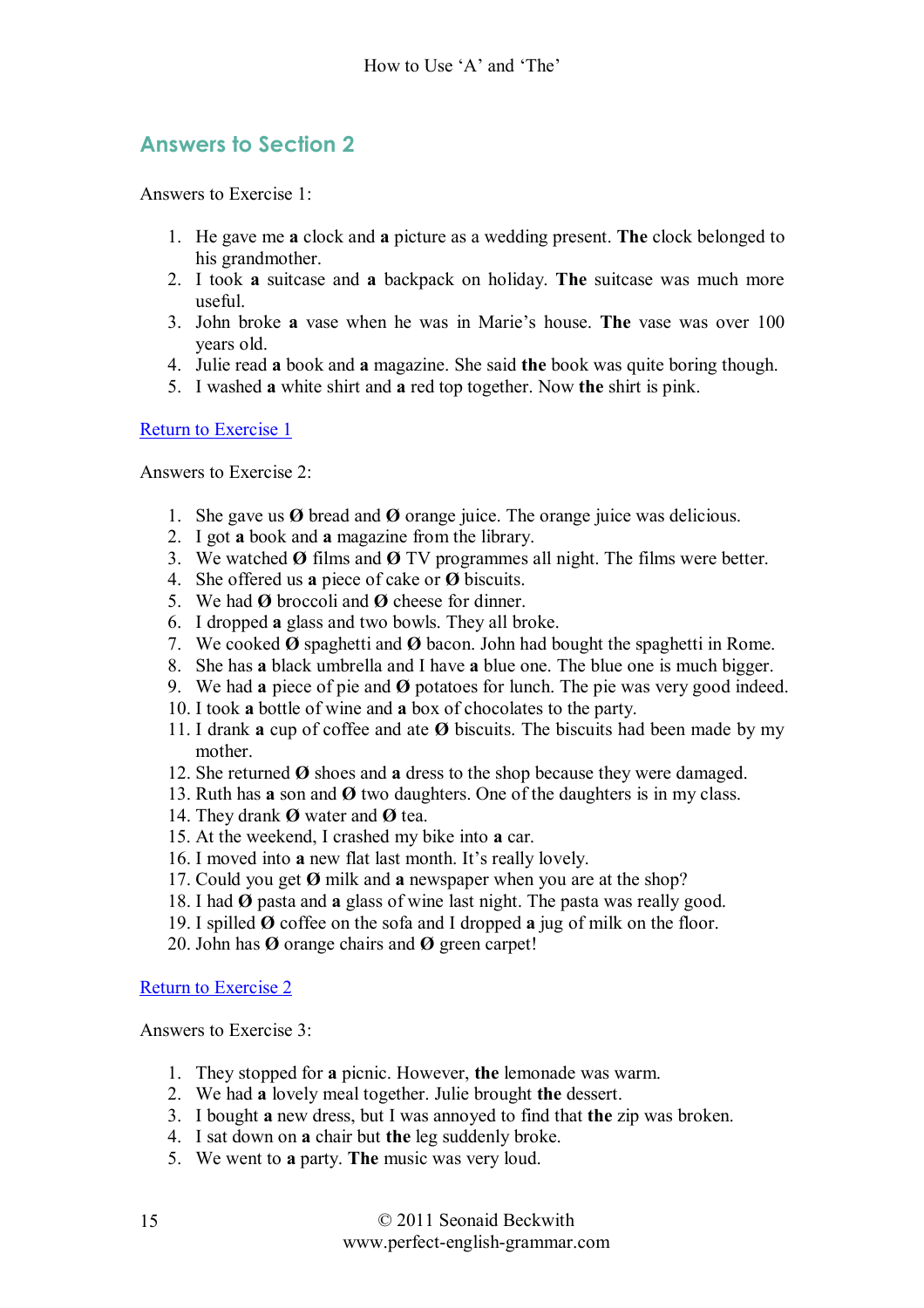Answers to Exercise 4:

- 1. Could you pass me **the** book (there's only one).
- 2. Could you pass me **a** book (any book is okay).
- 3. Iíd like **a** spoon (there are lots in the drawer).
- 4. I'd like **the** spoon (there's only one on the table).
- 5. She took **a** chair from the dining room (there are lots of chairs in the dining room)
- 6. She took **the** chair from the dining room (there's only one chair in the dining room)
- 7. He handed me **the** fork (there was only one)
- 8. He handed me **a** fork (there were several)
- 9. He picked me up at **the** station (there is one station in our town)
- 10. He picked me up at **a** station (I can't remember where the station was)
- 11. Would you mind opening **the** door ? (I mean the door of the room we are in)
- 12. He walked into **a** door and hit his head (The listener doesn't know which door  $-$  it could be any door)
- 13. She fell into **the** river (there's one river in our town)
- 14. She fell into **a** river (the listener doesn't know which river  $-$  it could be any river in the country)
- 15. I drank **the** cup of coffee (she made me one cup of coffee)
- 16. Could you buy me **a** cup of coffee? (any one is fine)
- 17. We met in **the** bookshop (there is only one bookshop in our town)
- 18. We met in **a** bookshop (it could be any bookshop)
- 19. I had dinner in **the** Chinese restaurant (there's one near our house)
- 20. I had dinner in **a** Chinese restaurant (there are hundreds in London and you don't know which one)

Return to Exercise 4

Answers to Exercise 5:

- 1. Can you pass **the** salt? (I mean salt which is on the table where we are sitting)
- 2. Could you get  $\emptyset$  salt when you are at the supermarket? (any salt is okay)
- 3. Earlier today I bought **Ø** wine. (you don't know which wine)
- 4. Please put **the** wine in the fridge (there's a bottle of wine on the table)
- 5. I bought **the** apples earlier (there is a bowl of apples on the table)
- 6. Can you get  $\emptyset$  apples for the pie? (any apples are okay)
- 7. **The** water doesnít taste good (I mean the water in our flat)
- 8. She dropped  $\boldsymbol{\Theta}$  water all over the floor (I don't know what particular water)
- 9. Can you put  $\emptyset$  boxes on this shelf? (any boxes  $-$  at the moment I'm not thinking of any particular ones)
- 10. Can you pick up **the** boxes (there are four boxes on the floor and I want you to pick up all of them)

Return to Exercise 5

Answers to Exercise 6: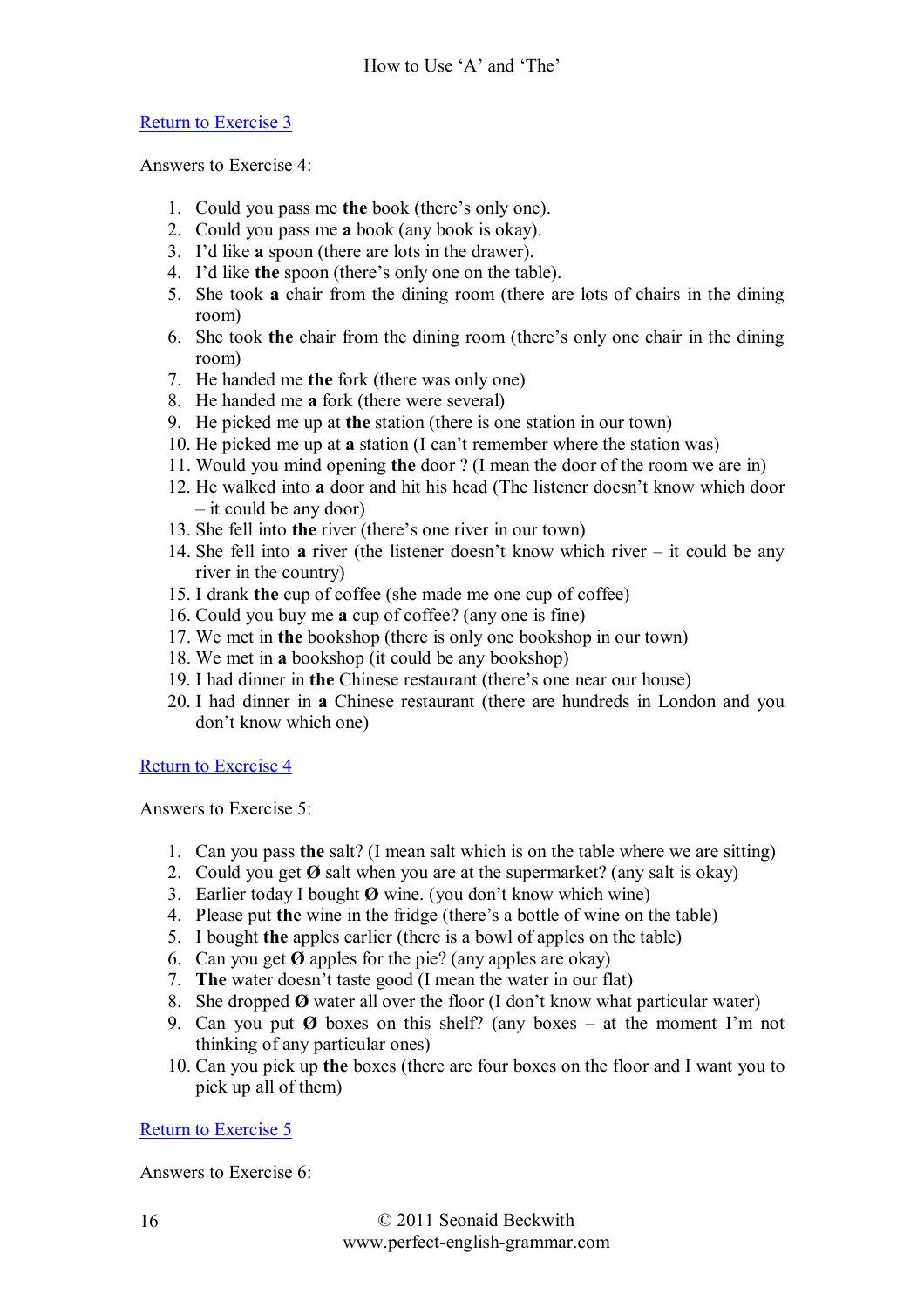- 1. Let's meet in a café.
- 2. Letís meet in **the** cafÈ next to my flat.
- 3. Do you want the cup of coffee I've just bought?
- 4. Do you want **a** cup of coffee?
- 5. Johnís going out with **the** French girl we met last week.
- 6. Johnís going out with **a** French girl.
- 7. I bought **a** new laptop.
- 8. I bought **the** laptop that I told you about.
- 9. Pass me **the** glass next to your hand, please.
- 10. Pass me **a** glass, please.
- 11. Julie crashed her bike into **a** tree.
- 12. Julie crashed her bike into **the** only tree in her garden.
- 13. She ate **the** cake I had just finished making.
- 14. She ate **a** cake.
- 15. He played **a** piece of music.
- 16. He played **the** piece of music that we were discussing yesterday.
- 17. Can you give me **the** piece of paper on my desk?
- 18. Can you give me **a** piece of paper?
- 19. David had dinner in **a** restaurant.
- 20. David had dinner in **the** restaurant he usually goes to.

Answers to Exercise 7:

- 1. Iím going on holiday **ÿ** next week.
- 2. Weíll get on **the** next bus.
- 3. She has **the** same t-shirt as me.
- 4. I arrived in New York  $\boldsymbol{\Theta}$  last month.
- 5. We ate in **the** usual place.
- 6. Shall we meet at **the** same time tomorrow?
- 7. I canít believe he ate **the** last chocolate!
- 8. Iím going on holiday **ÿ** next Friday.
- 9. This is **the** first time I've been to Europe.
- 10. She started college **Ø** last year.
- 11. I managed to get **the** only taxi there.
- 12. That's **the** right answer!
- 13. We went to the cinema **Ø** last Sunday.
- 14. He's always getting the wrong idea.
- 15. What are you doing Ø next month?
- 16. She asked directions from **the** next person she saw.
- 17. We didn't see John at all Ø last week.
- 18. He's the only person from Colombia in his office.
- 19. She arrived at the station early, and got on **the** first train to Cambridge.
- 20. Call me **ÿ** next Tuesday.

Return to Exercise 7

Answers to Exercise 8 (Section 2 Review 1):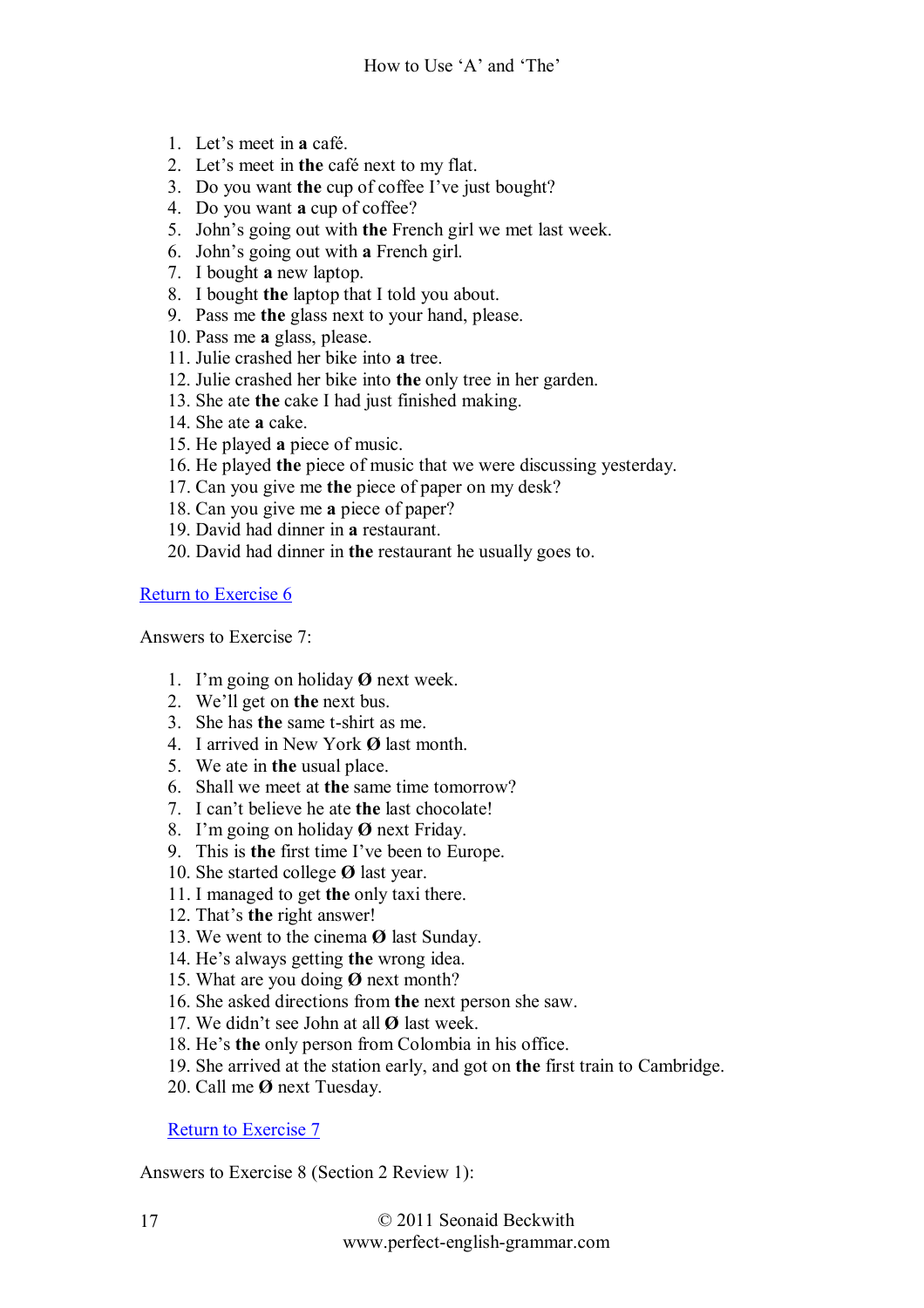- 1. I had **a** cup of coffee for breakfast.
- 2. I met a man and a woman last night. **The** woman was from Mexico.
- 3. She bought **a** new laptop.
- 4. I had **ÿ** bread and cheese for lunch.
- 5. Itís not good for your eyes to look directly at **the** sun.
- 6. Where's **the** shop that John works in?
- 7. Meet me **ÿ** next week.
- 8. They went for a walk and looked at **the** moon.
- 9. Itís on **the** back of the page.
- 10. She gave me **the** last chocolate.
- 11. Could you pass me **a** glass (any one is fine).
- 12. She bought **the** laptop that her brother recommended.
- 13. I had lunch in a lovely restaurant. **The** main course was excellent.
- 14. She arrives in New York Ø next month.
- 15. Julie has **a** sister and two brothers.
- 16. Please pass me **the** coffee on the table (there is one coffee and one table near us)
- 17. I need **the** book (there is one book near us)
- 18. John is **the** tallest in his family.
- 19. He ate **ÿ** chips at the restaurant.
- 20. She wants to sit in **the** armchair (there is only one armchair in this room)
- 21. We rented **a** car on holiday.
- 22. She walked into a beautiful house. **The** kitchen was near **the** front door.
- 23. Iíd really like **a** new computer.
- 24. She got **Ø** new shoes last weekend.
- 25. My brother is in **the** middle of the photo.

Answers to Exercise 9 (Section 2 Review 2):

- 1. William is **the** cutest baby in London.
- 2. Let's start again from **the** beginning of the song.
- 3. I bought **a** new dress.
- 4. We got in **the** first taxi.
- 5. Can I borrow **a** pen? It doesn't matter which one.
- 6. Which is your favourite city in **the** world?
- 7. He was wearing **the** same t-shirt as his brother.
- 8. We visited Canada **Ø** last year.
- 9. Iíll meet you in **the** usual place.
- 10. This is **the** only dress I could find.
- 11. She lives near **the** equator, so the weather is very hot.
- 12. He bought a pen and some paper in the shop. **The** pen was red.
- 13. She crashed her bicycle into a car, and broke **the** windscreen.
- 14. Could you give me **a** piece of paper?
- 15. Everest is **the** highest mountain in the world.
- 16. She came to San Francisco  $\boldsymbol{\varnothing}$  last December.
- 17. I had **a** cup of tea and **a** biscuit. They were both delicious.
- 18. I'll see you Ø next Tuesday.